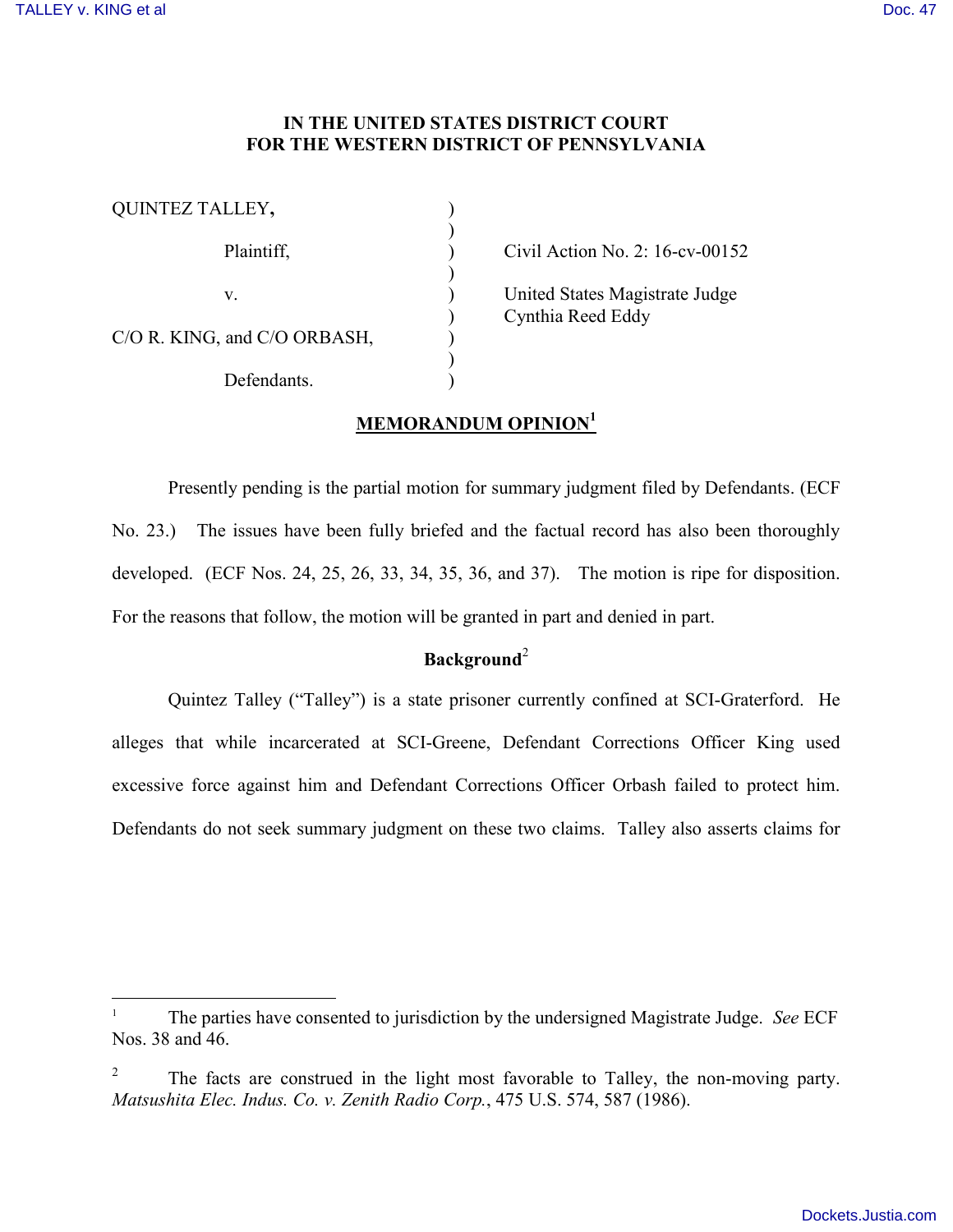due process, equal protection, racial discrimination, retaliation, assault and battery, and mental harm.<sup>3</sup> Defendants seek summary judgment on these claims.

On the morning of September 16, 2015, Defendants, Corrections Officers Robert King ("King") and Robert Orbash ("Orbash"), were distributing breakfast trays in the SCI-Greene Restricted Housing Unit ("RHU"). They did not give inmate, Patrick Davis, a breakfast tray.

After Orbash gave Talley his food try, Talley took his "food slot hostage" by sticking his arm out the food aperture. At that point, King repeatedly slammed the wicket on Talley's arm while yelling racial epithets at him. According to Talley, Orbash saw the whole thing but failed to intervene.

According to Defendants, after the incident with Talley, they continued to feed the prisoners on the pod. As they were exiting the pod, Talley attempted to strike King with the tray lid and his fists. Talley also allegedly threw food at King, spat at him, threw coffee and other drink items at him, and several minutes later, Talley threw material outside of his cell door and set the material on fire.

Talley was issued two misconduct reports as a result of the incident with King: (1) Charge B561610 for assault and other infractions for assaulting King; and (2) Charge B561613 for arson. Both misconducts were dismissed without prejudice due to procedural problems and were not refiled.

#### **Standard of Review**

Federal Rule of Civil Procedure 56(a) provides that summary judgment shall be granted if the "movant shows that there is no genuine dispute as to any material fact and the movant is entitled to judgment as a matter of law." When applying this standard, the court must examine

 $\frac{1}{3}$ Talley withdrew his state claims for defamation of character, intentional infliction of emotional distress, and mental anguish in his amended complaint. (ECF No. 10 at  $\P$  69).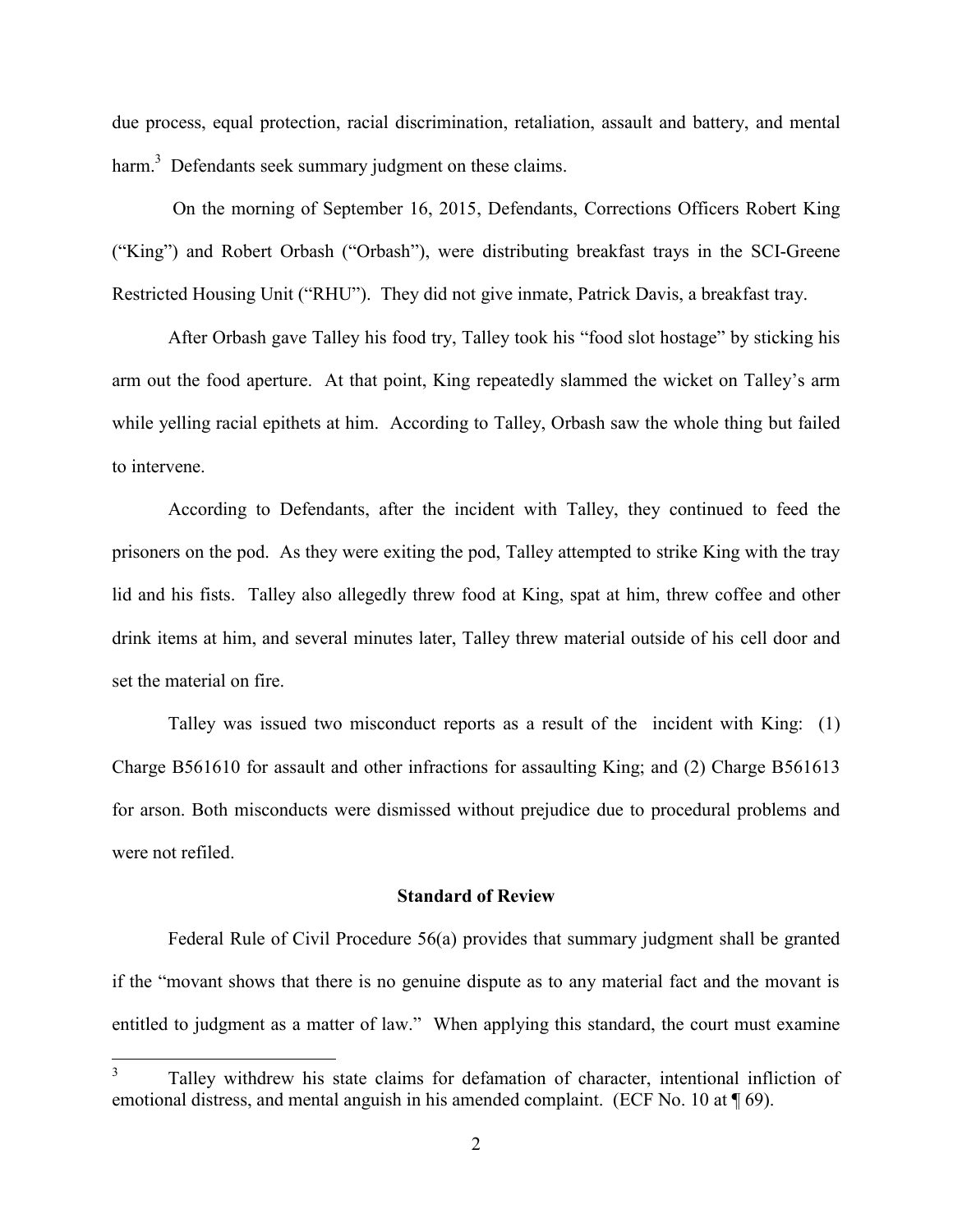the factual record and reasonable inferences therefrom in the light most favorable to the party opposing summary judgment. *Matsushita Elec. Indus. Co. v. Zenith Radio Corp.*, 475 U.S. 574, 587 (1986). "A fact is material if it might affect the outcome of the suit under the governing law." *Burton v. Teleflex Inc.*, 707 F.3d 417, 425 (3d Cir. 2013) (citing *Scheidemantle v. Slippery Rock Univ. State Sys. of Higher Educ.*, 470 F.3d 535, 538 (3d Cir. 2006)).

The non-moving party cannot rest solely on assertions made in the pleadings, legal memoranda, or oral argument, but must "put up or shut up." *Berckeley Inv. Grp., Ltd. v. Colkitt*, 455 F.3d 195, 201 (3d Cir. 2006) (quoting *Jersey Cent. Power & Light Co. v. Lacey Twp.*, 772 F.2d 1103, 1109–10 (3d Cir. 1985)). Plaintiff must go beyond the pleadings and show specific facts by affidavit or by information contained in the filed documents (i.e., depositions, answers to interrogatories and admissions) to meet his burden of providing elements essential to his claim. *Celotex Corp. v. Catrett*, 477 U.S. 317, 322 (1986); *see also Saldana v. Kmart Corp.*, 260 F.3d 228, 232 (3d Cir. 2001). The non-moving party "must present more than just bare assertions, conclusory allegations or suspicions to show the existence of a genuine issue." *Podobnik v. U.S. Postal Serv.*, 409 F.3d 584, 594 (3d Cir. 2005).

When considering a motion for summary judgment, the court is not permitted to weigh the evidence or to make credibility determinations, but is limited to deciding whether there are any disputed issues and, if there are, whether they are both genuine and material. *Anderson v. Liberty Lobby*, 477 U.S. 242, 255 (1986). The inquiry, then, involves determining "'whether the evidence presents a sufficient disagreement to require submission to a jury or whether it is so one-sided that one party must prevail as a matter of law.'" *Brown v. Grabowski*, 922 F.2d 1097, 1111 (3d Cir. 1990), *cert. denied*, 501 U.S. 1218 (1991) (quoting *Liberty Lobby*, 477 U.S. at 251–52). "After making all reasonable inferences in the nonmoving party's favor, there is a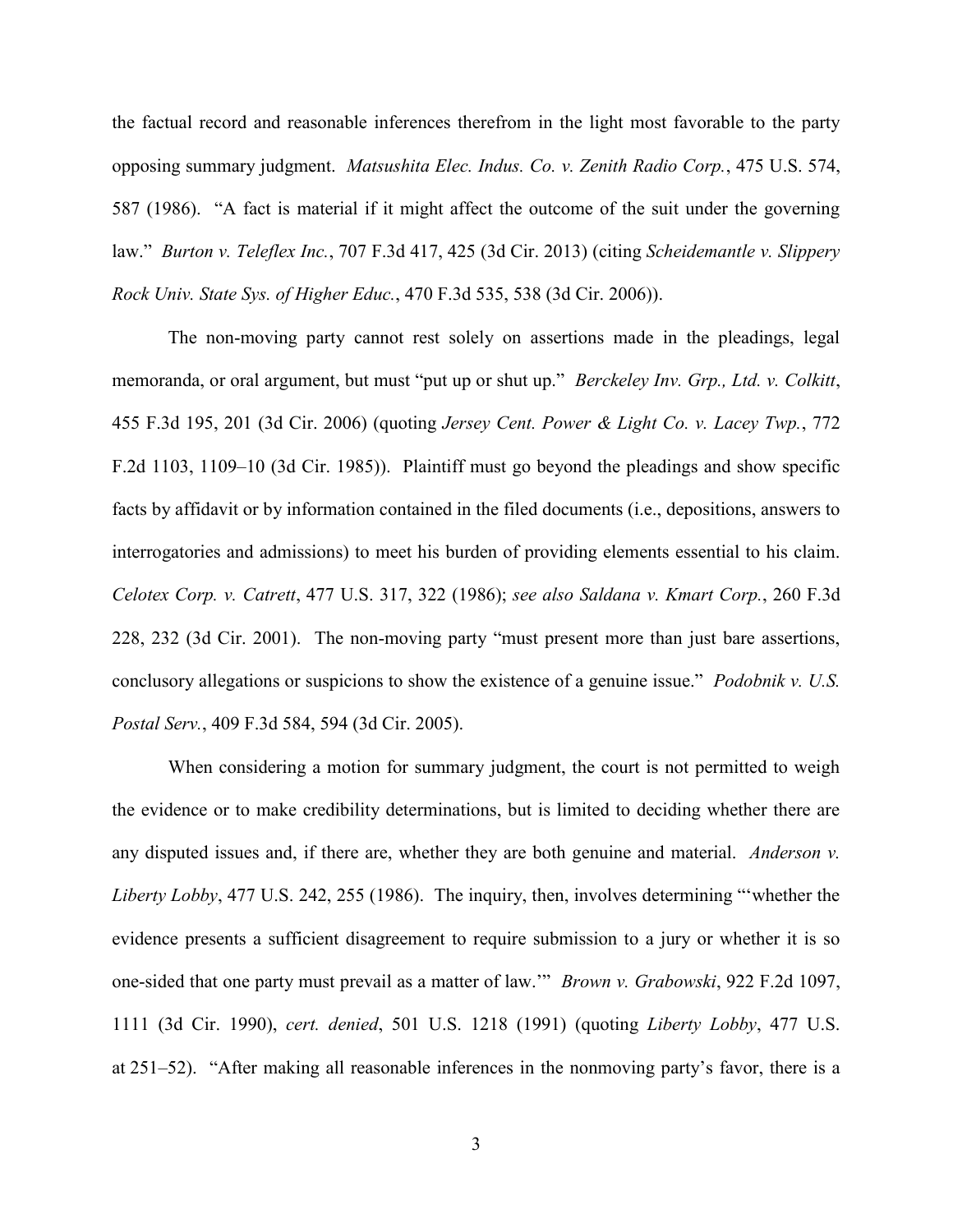genuine issue of material fact if a reasonable jury could find for the nonmoving party." *Pignataro v. Port Auth. of N.Y. & N.J.*, 593 F.3d 265, 268 (3d Cir. 2010) (citing *Reliance Ins. Co. v. Moessner*, 121 F.3d 895, 900 (3d Cir. 1997)).

The moving party has the initial burden of proving to the district court the absence of evidence supporting the non-moving party's claims. *Celotex*, 477 U.S. at 322; *UPMC Health Sys. v. Metro. Life Ins. Co.*, 391 F.3d 497, 502 (3d Cir. 2004). The burden then shifts to the non-movant to come forward with specific facts showing a genuine issue for trial. *Williams v. Borough of West Chester*, 891 F.2d 458, 460–61 (3d Cir. 1989) (non-movant must present affirmative evidence—more than a scintilla but less than a preponderance—which supports each element of his claim to defeat a properly presented motion for summary judgment).

#### **Discussion**

## *1. Federal Claims Under 42 U.S.C. § 1983*

A plaintiff "must [show] a deprivation of a constitutional right and that the constitutional deprivation was caused by a person acting under the color of state law" to establish a viable Section 1983 claim. *Phillips v. Cty. of Allegheny*, 515 F.3d 224, 235 (3d Cir. 2008), *superseded on other grounds by Ashcroft v. Iqbal*, 556 U.S. 662 (2009). Talley's federal claims are against Defendants only in their individual capacities. $4$ 

## a. Due Process Claim<sup>5</sup>

 $\overline{a}$ 

The Fourteenth Amendment provides that no State shall "deprive any person of life, liberty, or property, without due process of law." U.S. CONST. Amend. XIV, § 1. Thus, to establish a claim under the Due Process Clause, Tally must show that he had a protected liberty

<sup>4</sup> Talley withdrew his official-capacity claims against the Defendants in his amended complaint. (ECF No. 10 at ¶ 57).

<sup>5</sup> In his opposition brief, Talley did not address this claim.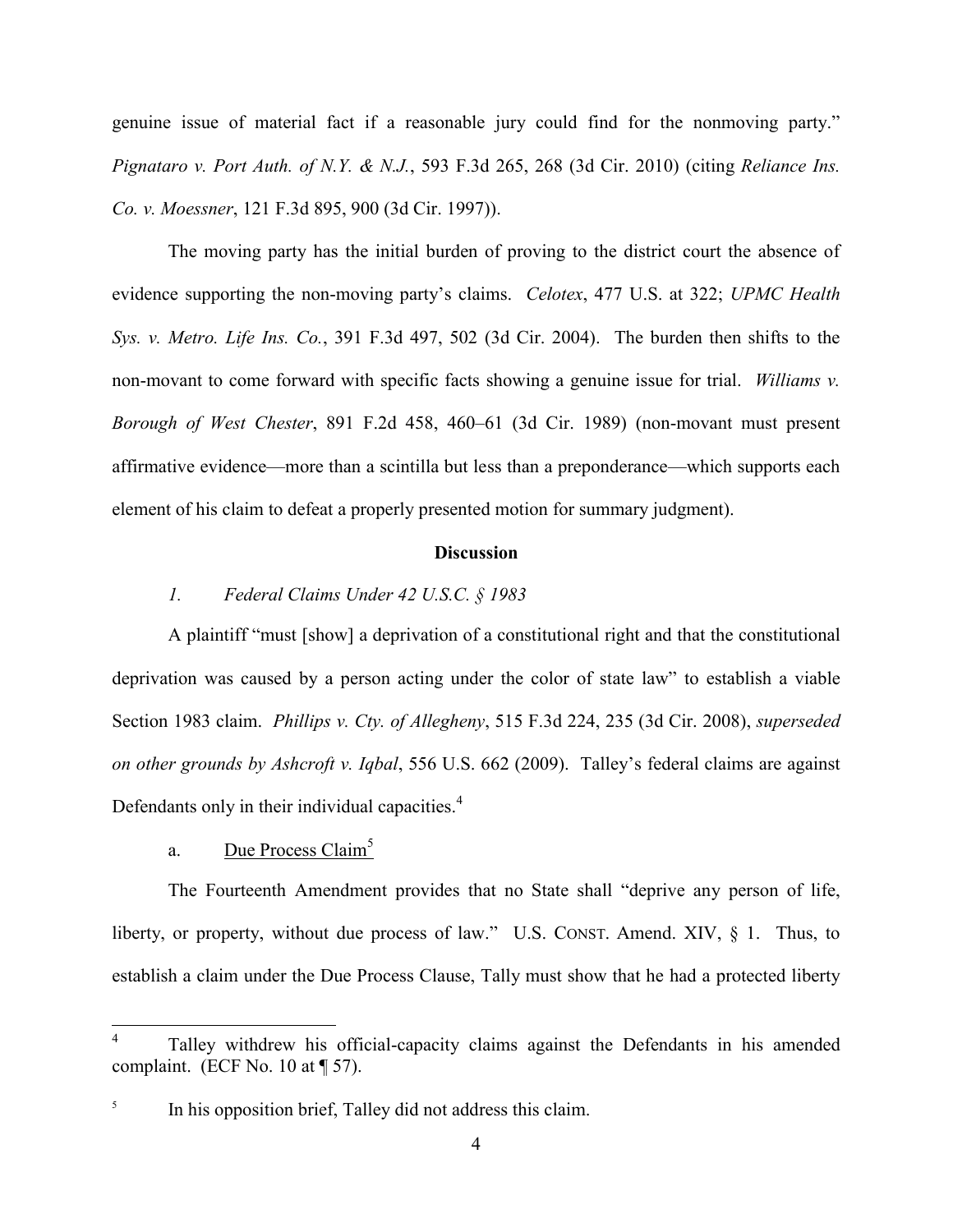or property interest of which he was deprived, and that the process afforded him did not comport with constitutional requirements. *Shoats v. Horn*, 213 F.3d 140, 143 (3d Cir. 2000). Due process protection only applies when a prisoner is subjected to "atypical and significant hardship . . . in relation to the ordinary incidents of prison life." *Griffin v. Vaughn*, 112 F.3d 703, 706 (3d Cir. 1997) (quoting *Sandin v. Connor*, 515 U.S. 472, 484 (1995)).

Talley claims that his due process rights were violated when Officer King filed a "fabricated" misconduct report against him. The summary judgment record demonstrates that Talley was already committed to the RHU when the misconduct report was issued, and that the misconduct was dismissed without prejudice and was not refiled. Because no disciplinary proceeding occurred which resulted in sanctions against Talley, he has not articulated a sufficient liberty interest to trigger a valid due process claim. *See Sandin v. Connor*, 515 U.S. 472 (1995); *Smith v. Mensinger*, 293 F.3d 641, 654 (3d Cir. 2002); *Griffin v. Vaughn*, 112 F.3d 703 (3d Cir. 1997). Summary judgment will be granted on this issue as Talley's due process claim fails as a matter of law.

#### b. Equal Protection Claim

Talley alleges that his equal protection rights were violated because prisoners similarly situated to him would not have had their arms slammed in the food aperture.

The Fourteenth Amendment Equal Protection Clause provides that no state shall "deny to any person within its jurisdiction the equal protection of the laws." U.S. CONST. amend. XIV, § 1. The Equal Protection Clause requires that "[a]ll persons similarly situated should be treated alike." *City of Cleburne v. Cleburne Living Ctr.*, 473 U.S. 432, 439 (1985).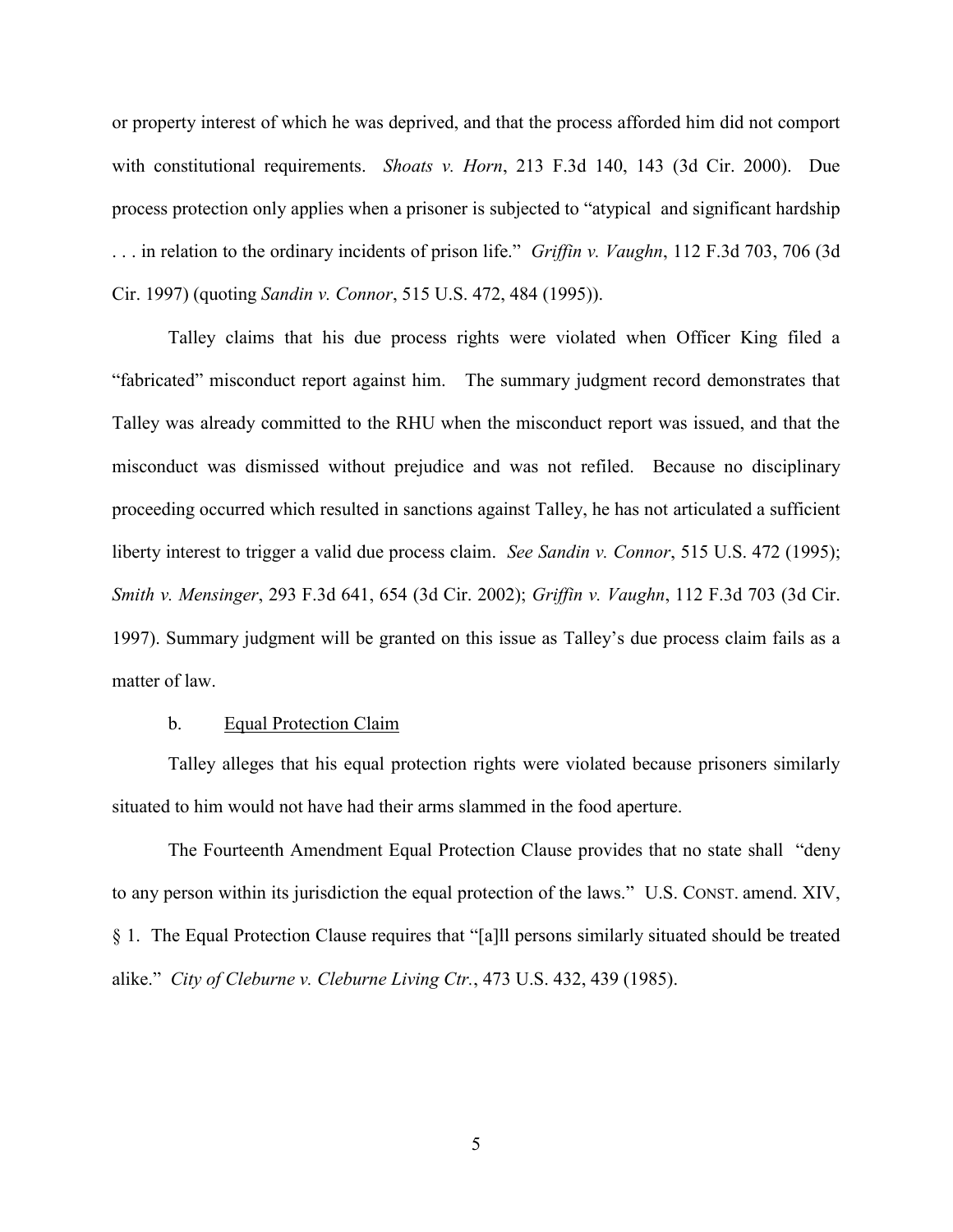In this case, Talley alleges that he was treated differently because he is African American.<sup>6</sup> As race is a suspect class, strict scrutiny is applied such that any racial classifications must be narrowly tailored measures that further compelling governmental interests. *Johnson v. California,* 543 U.S. 499, 505 (2005). However, even when a suspect class is involved, there is no denial of equal protection unless the person was treated differently because of his or her class. *City of Cleburne,* 473 U.S. at 349.

The summary judgment record evidence, even when viewed in a light most favorable to Talley, is not sufficient to survive summary judgment. Talley has not demonstrated that nonblack prisoners who dangle an arm outside of a cell are treated any differently than he was. Therefore, summary judgment will be granted to Defendants on Talley's equal protection claim.<sup>7</sup>

#### c. Retaliation Claim

 $\overline{a}$ 

Talley alleges that the assault misconduct issued by King was a retaliatory discipline to retaliate against him and to cover up King's "hate crime." To establish a claim for retaliation, Talley must demonstrate: "(1) his conduct was constitutionally protected; (2) he suffered an

<sup>6</sup> In his response to the motion for summary judgment, Talley also argues, for the first time, that "he was trying to set forth an equal protection" claim under a class of one. . . ." P's Br at 10 n. 22 (ECF o. 33). There are two problems with this argument. First, the time to raise a new claim has long passed. Discovery has closed in this matter and Talley never requested leave to amend his complaint to reflect that his equal protection claim was a "class of one" claim. Moreover, Talley's argument is without merit for an even more compelling reason: he cannot establish the elements necessary for a class-of-one equal protection claim. Our circuit has "little jurisprudence discussing this 'class of one' theory, " but "it is clear that, at the very least, to state such a claim under [this] theory, a plaintiff must allege that (1) the defendant treated him differently from others similarly situated; (2) the defendant did so intentionally; and (3) there was no rational basis for the difference in treatment." *Phillips v. City of Allegheny*, 515 F.3d 224, 243 (3d Cir. 2008). Thus, even under a class of one theory, Talley still must demonstrate that he was treated differently from others similarly situated.

<sup>7</sup> Talley agrees with Defendants that "claims of racial discrimination by prisoners fall under" the Equal Protection Clause. (ECF No. 33 at p. 11 n.27). Thus, his racial discrimination claim will share the fate of his Equal Protection Clause claim—summary judgment will be granted to Defendants on this claim.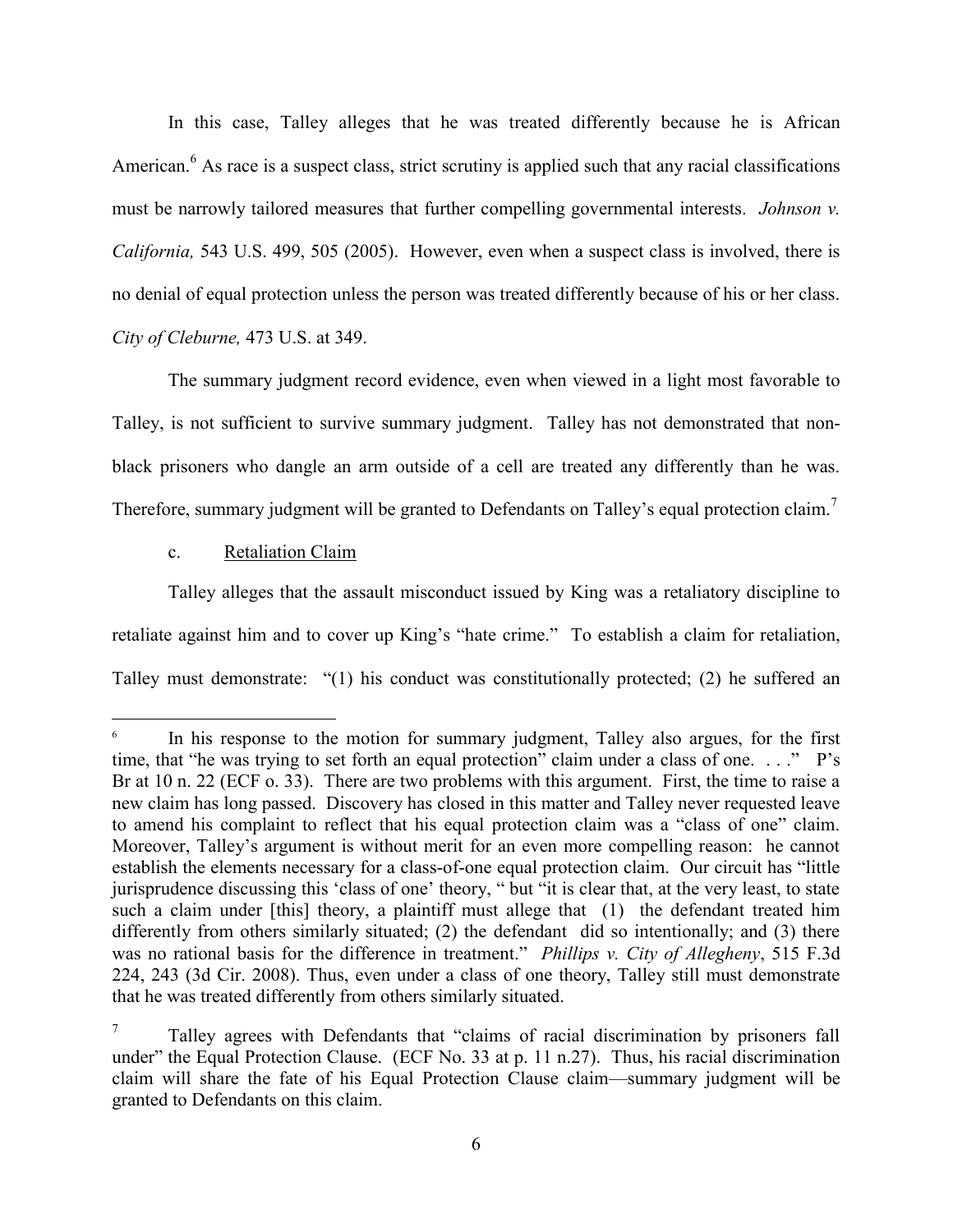adverse action at the hands of prison officials; and (3) his constitutionally protected conduct was a substantial or motivating factor in the decision to discipline him." *Watson v. Rozum*, 834 F.3d 417, 422 (3d Cir. 2016). After a prisoner proves his *prima facie* retaliation case, if prison officials establish that "they would have made the same decision absent the protected conduct for reasons reasonably related to a legitimate penological interest," they will prevail at summary judgment. *Id.* (citing *Rauser v. Horn*, 241 F.3d 330, 334 (3d Cir. 2001)).

Here, the summary judgment record is void of any evidence reflecting that Talley engaged in constitutionally protected conduct. Verbal complaining about the treatment received by another inmate does constitute constitutionally protected conduct. Additionally, Talley suffered no adverse action, as the misconduct was dismissed without prejudice and was never refiled. A dismissed prison misconduct is not an adverse action as a matter of law. *Brightwell v. Lehman*, 637 F.3d 187, 194 (3d Cir. 2011). Therefore, Talley cannot meet the elements to prove his *prima facie* case and summary judgment will be granted to Defendants on this claim. 8

#### *2. State Law Claims*

 $\overline{a}$ 

Assault and battery is a state law intentional tort and Plaintiff's "mental harm" claim is construed by the Court to be intentional infliction of emotional distress,  $9$  another state law intentional tort. Defendants contend that they are entitled to sovereign immunity on both of these claims.

Tally argues that his retaliatory discipline claim should be analyzed under the Eighth Amendment, rather than the First Amendment. Talley provides no support for this argument and the Court is not aware of any case law that instructs that a retaliation claim should not be analyzed under the First Amendment. Even assuming that this claim is more akin to an excessive punishment claim under an Eighth Amendment cruel and unusual punishment analysis, summary judgment would still be granted to Defendants because the misconduct was dismissed and Talley was issued no punishment or sanction as a result of the misconduct.

Talley argues that a "mental harm" tort is distinct from intentional infliction of emotional distress. The Court finds no merit to this argument.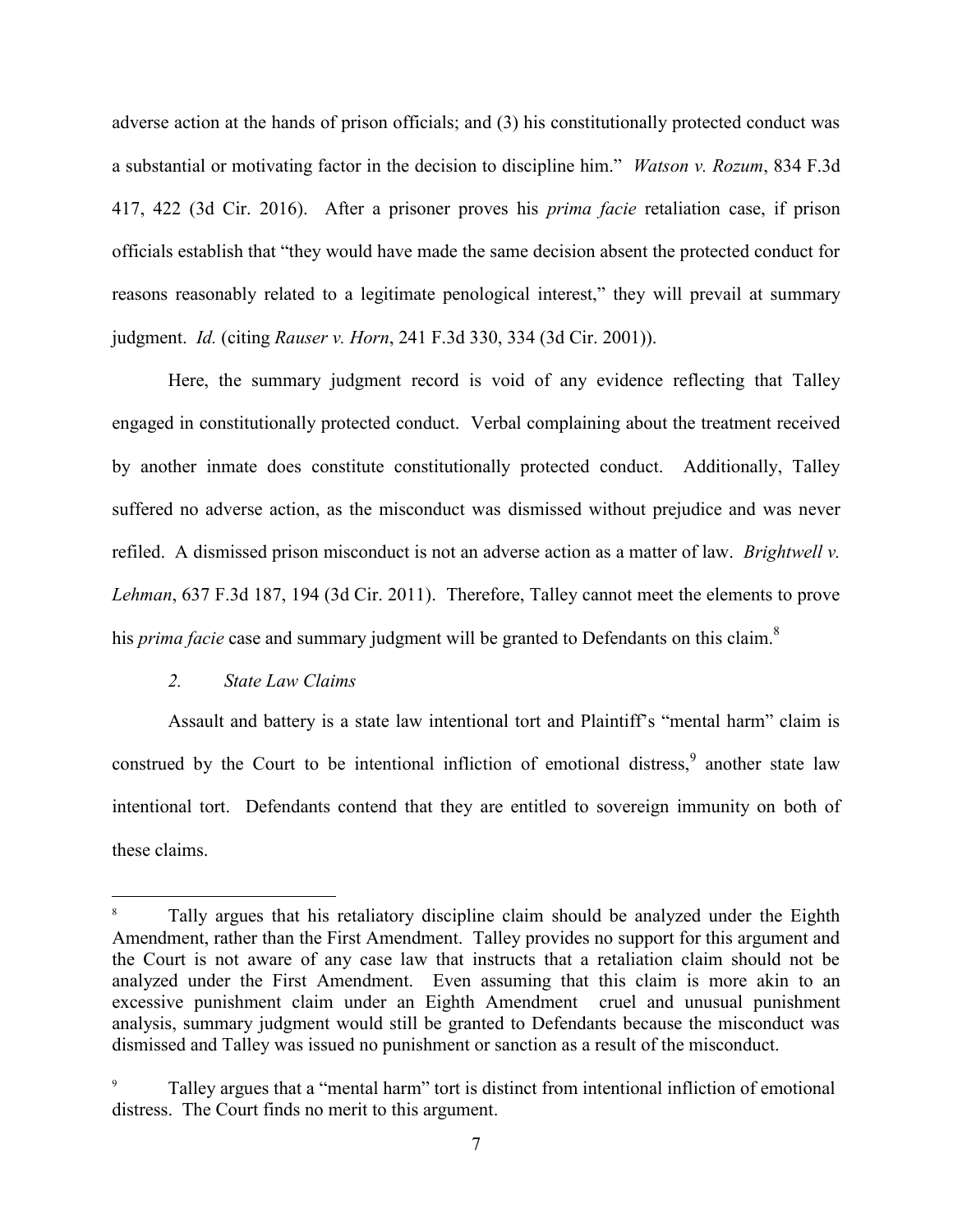Statutory sovereign immunity bars suits against "Commonwealth employees in both their official and individual capacities, so long as the employees are acting with[in] the scope of their duties." *Brautigam v. Farley*, 684 F. Supp. 2d 589, 593 (M.D. Pa. 2010) (internal citations omitted); *see also* 1 Pa.C.S. § 2310. "Under Pennsylvania law, an action falls within the scope of employment if it: (1) is the kind that the employee is employed to perform; (2) occurs substantially within the job's authorized time and space limits; (3) is motivated at least in part by a desire to serve the employer; and (4) if force was used by the employee against another, the use of force is not unexpectable by employer." *Mitchell v. Luckenbill,* 680 F. Supp. 2d 672, 682 (M.D.Pa. 2010). Thus, if a Commonwealth employee is acting within the scope of his or her employment when the employee commits a tort, the employee is not amenable to suit unless one of the nine enumerated exceptions to the statutory grant of sovereign immunity applies. *See* 42 Pa.C.S. § 8522(b). This is true whether the tort is committed negligently or intentionally*. See Mitchell*, 680 F.Supp.2d at 682 ("[W]illful misconduct does not vitiate a Commonwealth employee's immunity if the employee is acting within the scope of his employment . . . .").

It is uncontested that none of the nine enumerated exceptions to the statutory grant of sovereign immunity apply in this case Therefore, for Talley's state law claims to be viable, the evidence must show that Defendants acted outside the scope of their employment.

#### A. *Assault and Battery*

Talley alleges that King committed an assault and battery against him when King "intentionally slamm[ed] his arm in the food slot & doing it with the intent to hurt Plaintiff." Complaint at ¶ 30 (ECF No. 1-1). He further alleges that Orbash should be held liable for King's behavior because he failed to intervene.

8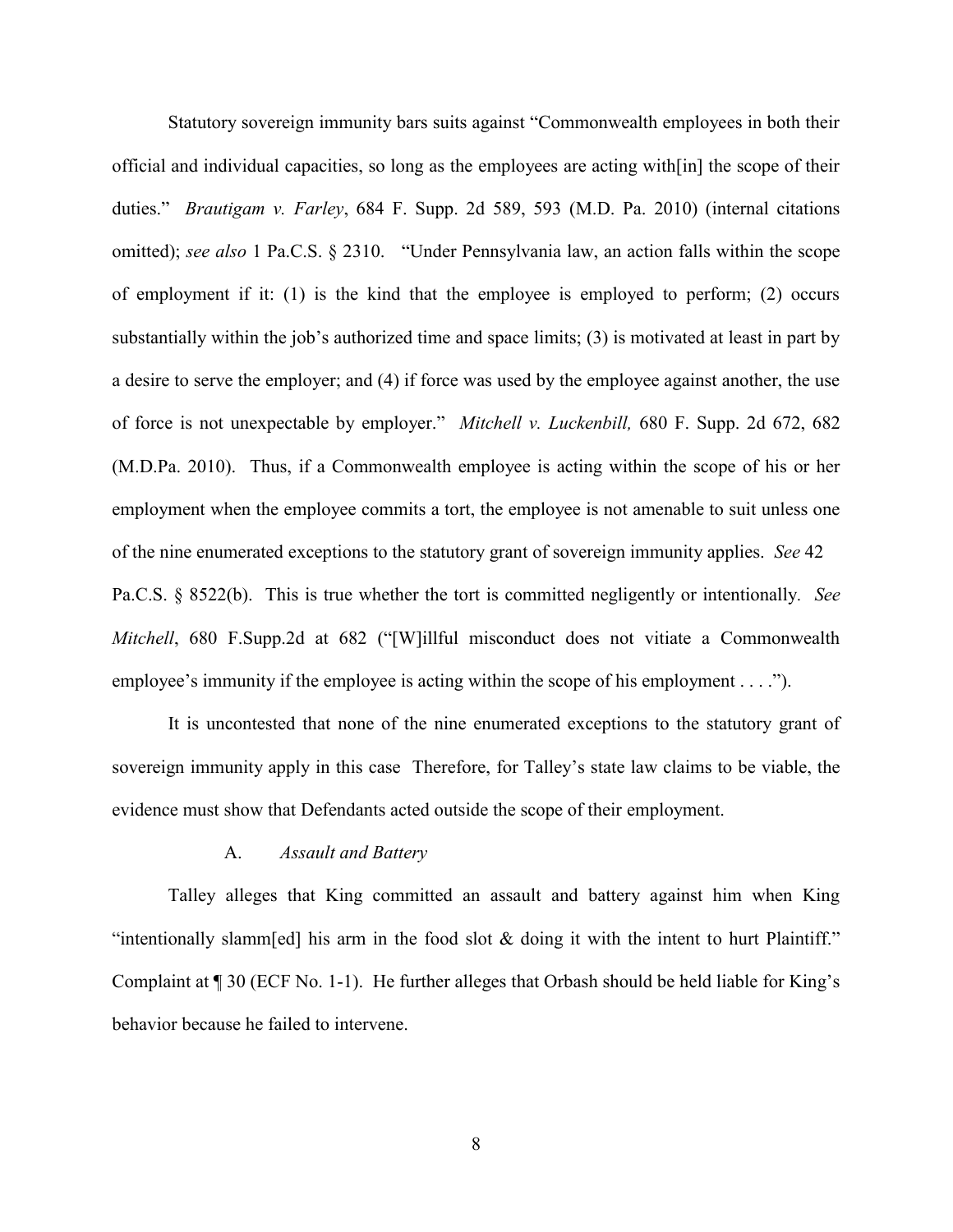An assault occurs when (a) an actor "'intend[s] to cause a harmful or offensive contact with the person of the other or a third person, or an imminent apprehension of such a contact, and (b) the other is thereby put in immediate apprehension.'" *Renk v. City of Pittsburgh*, 641 A.2d 289, 294–95 (Pa. 1994) (quoting Restatement (Second) of Torts § 21(1) (1965)). "'[A] battery is committed whenever the violence menaced in an assault is actually done, though in ever so small a degree, upon the person." *Renk*, 641 A.2d at 293 (quoting *Cohen v. Lit Bros.*, 70 A.2d 419, 421 (Pa. Super. Ct. 1950)).

Pennsylvania courts have recognized that "an assault committed by an employee upon another person for personal reasons or in an outrageous manner is not actuated by an intent to perform the business of the employer and, as such, is not within the scope of employment." *Zion v. Nassan*, 28 F.R.D. 247, 267 (W.D.Pa. 2012) (quoting *Costa v. Roxborough Mem'l Hosp*., 708 A.2d 490, 493 (Pa. Super. Ct. 1998) (emphasis added).

After reviewing the summary judgment record and construing it in the light most favorable to Talley, the Court finds that a reasonable jury could find that King acted outside the scope of his employment during his altercation with Talley on September 16, 2015. King repeatedly slammed Talley's extended arm into the cell door for ten to thirty seconds. While King slammed Talley's arm, he used racial epithets and physical threats. Therefore, summary judgment will be denied on Talley's claims for assault and battery against King.

In contrast, the summary judgment record evidence does not demonstrate that Orbash acted outside the scope of his employment when he allegedly failed to intervene. Therefore, summary judgment will be granted on Talley's claims for assault and battery against Orbash.

#### b. Mental Harm (Intentional Infliction of Emotional Distress)

Talley alleges that he was suffered "mental harm" from King's assault and battery and Orbash's failure to intervene. Supplemental/ Amended Complaint, at ¶ 74 (ECF No. 10).

9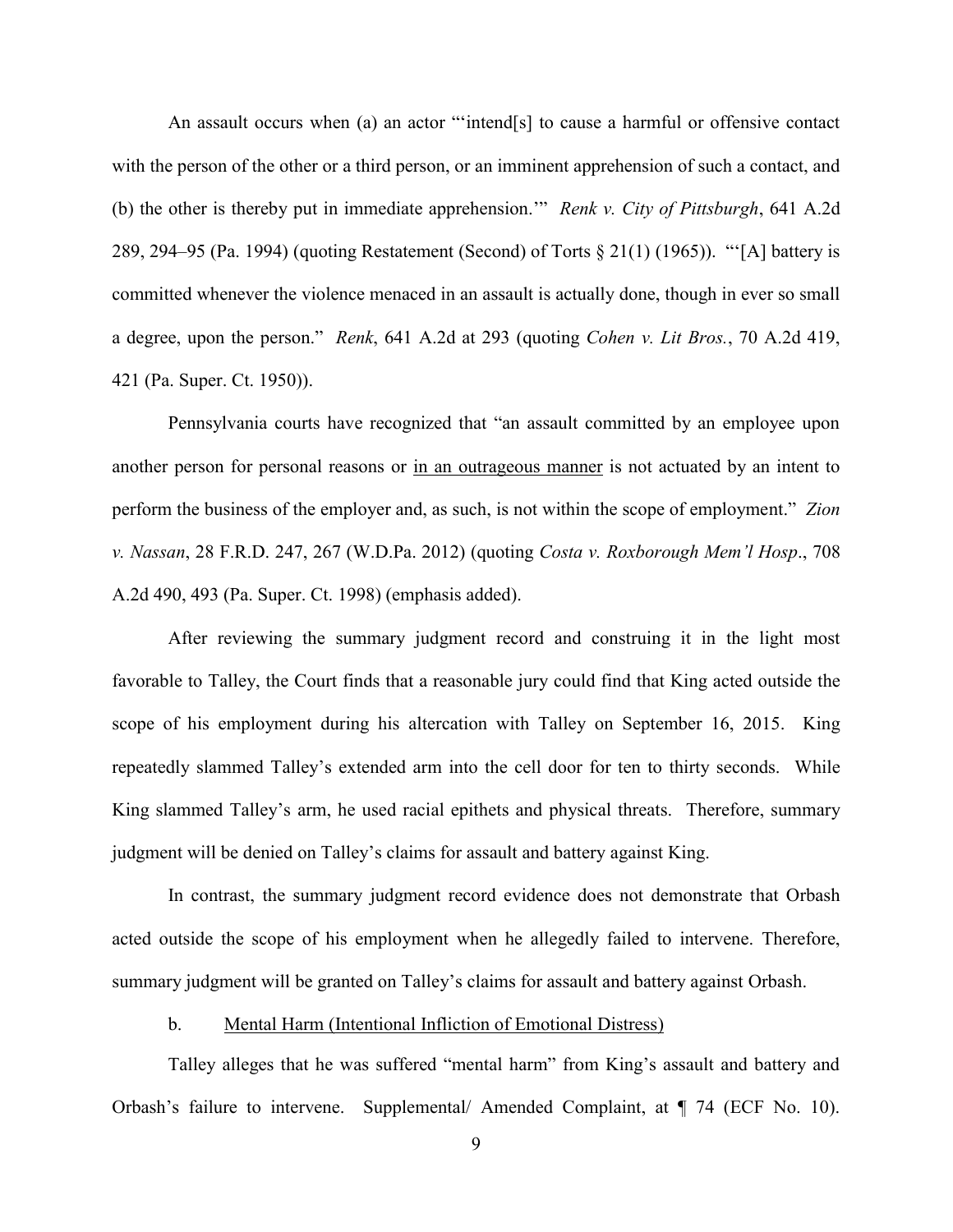Talley's claim for mental harm, is construed as a claim for intentional infliction of emotional distress, does not survive summary judgment. For an intentional infliction of emotional distress claim to be viable under Pennsylvania law, "existence of the alleged emotional distress must be supported by competent medical evidence." *Kazatsky v. King David Mem'l Park,* 527 A.2d 988, 995 (Pa. 1987). Talley has not produced any medical evidence which supports his claim that he suffered emotional distress due to the conduct of King and/or Orbash. Therefore, summary judgment will be granted on Talley's state claim for intentional infliction of emotional distress.

#### *3. Talley's Attempt to Move for Summary Judgment*

In his brief in opposition, Talley seeks summary judgment on his Eighth Amendment claims. (ECF No. 33 at 5). The deadline for filing summary judgment motions was December 12, 2016. (ECF No. 22). Talley has not filed a motion for summary judgment, but rather seeks such relief in his opposition to Defendants' partial motion for summary judgment. But more importantly, the summary judgment record reflects that genuine issues of material fact exist on Talley's excessive force claim against King and his failure to protect claim against Orbash. Accordingly, Talley's request will be denied.

#### **Conclusion**

Based on the foregoing, Defendants' partial motion for summary judgment (ECF No. 23) will be granted in part and denied in part. Summary judgment will be granted on Talley's federal claims of violations of due process, equal protection, racial discrimination, and retaliation. Summary judgment will also be granted on Talley's state law claims of intentional infliction of emotional distress and on his assault and battery claim against Orbash, only.